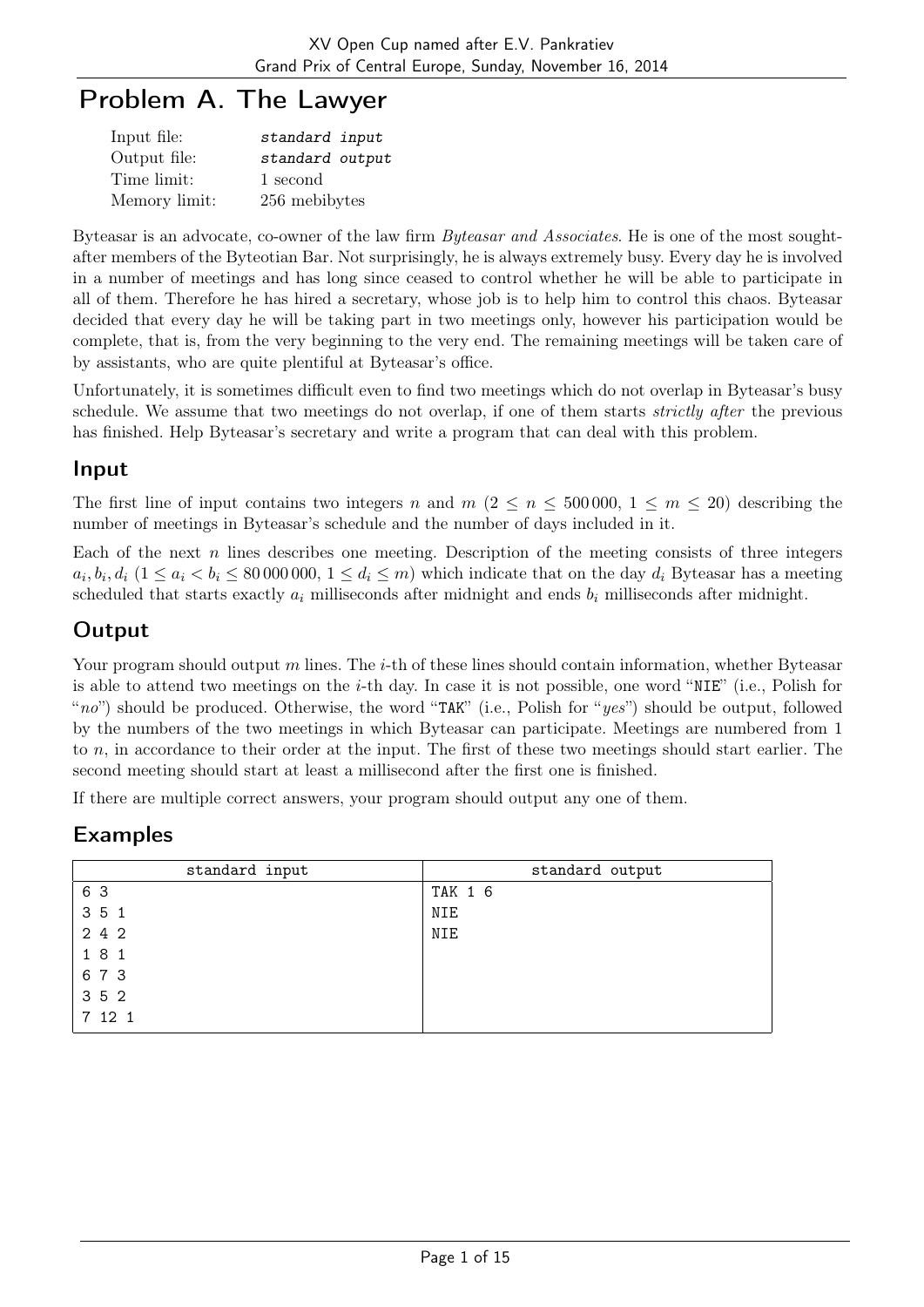## Problem B. Petrol

| Input file:   | standard input  |
|---------------|-----------------|
| Output file:  | standard output |
| Time limit:   | 1.8 seconds     |
| Memory limit: | 256 mebibytes   |

Byteasar is employed in the logistics department of Byteonian petroleum giant Byteoil. His job is to plan fuel deliveries to petrol stations.

There are n intersections in Byteotia (marked by numbers from 1 to n) and m two-way roads connecting certain pairs of intersections. There are Byteoil petrol stations located at some intersections.

Byteoil transport fleet consists of petrol tankers with various capacities of fuel tanks. Each tanker consumes 1 litre of petrol per kilometre of distance travelled. It can therefore be assumed that a tanker having tank capacity of b litres can cover a maximum distance of b kilometres without the need to refuel. Drivers cannot use the fuel carried by the tanker in the main tank, however they can refuel at any Byteoil petrol stations free of charge.

Byteasar's work consists of repeatedly answering the following queries: Is a petrol tanker with a fuel tank of capacity of b litres capable of covering the distance of from a petrol station located at the intersection x to a petrol station located at the intersection  $y$ ? Tanker with a fuel tank of capacity of b litres cannot cover a distance of more than b kilometres, during which there will be no Byteoil petrol station. Tankers starting point is always located at an intersection where Byteoil petrol station is present, and also all the trips end at an intersection with Byteoil petrol station.

Help Byteasar to provide an automated reply to his logistic queries.

#### Input

The first line of input contains three integers n, s and m  $(2 \leq s \leq n \leq 200000, 1 \leq m \leq 200000)$ , denoting the number of intersections, the number of petrol stations and the number of roads in Byteotia. The second line contains a sequence of s pairwise distinct integers  $c_1, c_2, \ldots, c_s$   $(1 \leq c_i \leq n)$ , denoting the intersections where Byteoil stations are located.

The next m lines describe the roads in Byteotia; *i*-th of these lines contains three integers  $u_i$ ,  $v_i$  and  $d_i$  $(1 \le u_i, v_i \le n, u_i \ne v_i, 1 \le d_i \le 10000)$ , indicating that the *i*-th road has a length of  $d_i$  kilometres and connects the intersection  $u_i$  with the intersection  $v_i$ . Each pair of intersections is connected by at most one road.

The next line contains one integer  $q$  (1  $\leq$   $q \leq$  200 000), denoting the number of queries. The consecutive q lines hold the descriptions of queries; *i*-th of these lines contains three integers  $x_i$ ,  $y_i$  and  $b_i$  ( $1 \le x_i, y_i \le n$ ,  $x_i \neq y_i, 1 \leq b_i \leq 2 \cdot 10^9$  indicating query concerning the possibility of a tanker with a capacity of  $b_i$  litres to cover the distance from a petrol station at the intersection  $x_i$  to the station at the intersection of  $y_i$ . It can be assumed that at both intersections  $x_i$ ,  $y_i$  Byteoil petrol stations are located.

## Output

Your program should output exactly q lines. The *i*-th of these lines should contain one word "TAK" (i.e., yes) or "NIE" (i.e., no), depending on whether the tanker with a fuel tank with a capacity of  $b_i$  is able to travel from the intersection  $x_i$  to the intersection  $y_i$ .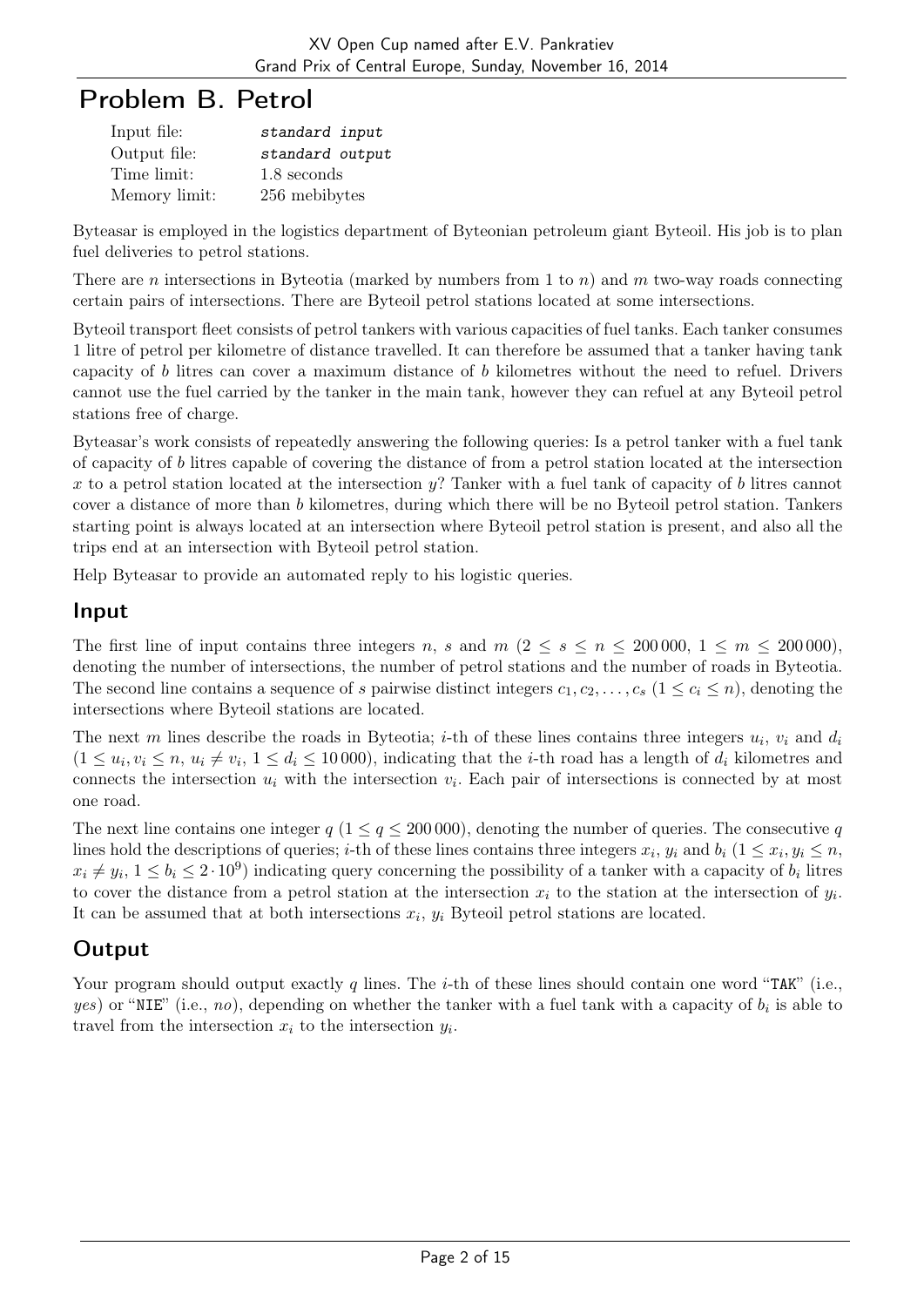| standard input | standard output |
|----------------|-----------------|
| 6 4 5          | TAK             |
| 1 5 2 6        | TAK             |
| 1 3 1          | TAK             |
| 2 3 2          | NIE             |
| 3 4 3          |                 |
| 4 5 5          |                 |
| 6 4 5          |                 |
| 4              |                 |
| 1 2 4          |                 |
| 269            |                 |
| 1 5 9          |                 |
| 658            |                 |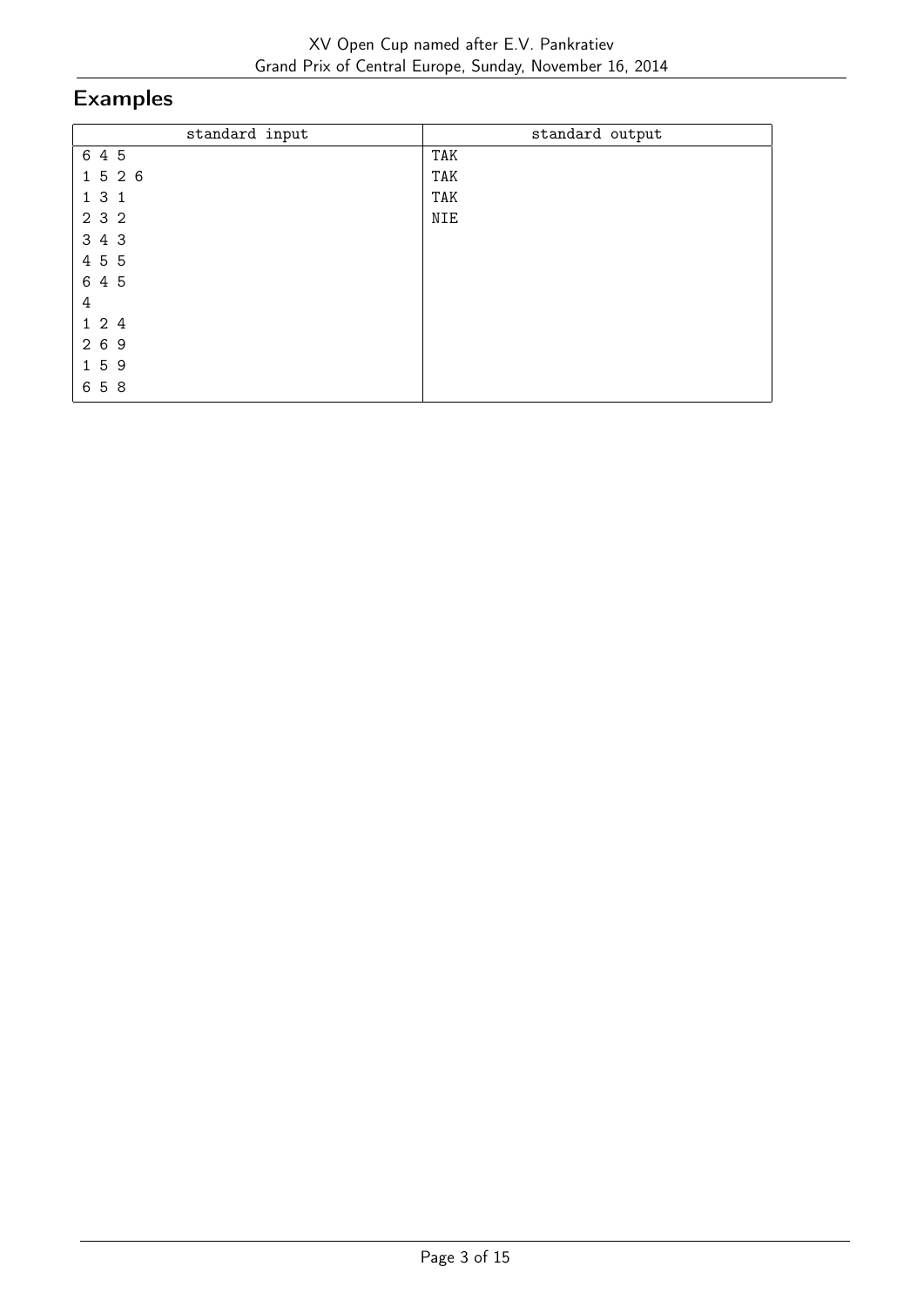## Problem C. The Prices

| Input file:   | standard input  |
|---------------|-----------------|
| Output file:  | standard output |
| Time limit:   | 2.5 seconds     |
| Memory limit: | 256 mebibytes   |

Byteasar works as a Purchasing Manager at one of Byteotian restaurants. Every evening he receives a shopping list from his manager. Food products must be purchased the next day, in the morning. Byteasar should buy exactly one piece of each product from the list. Manager is always pressing that the total costs are as little as possible.

Byteasar sits down in the evening with his computer and checks the prices of all needed products at local grocery wholesalers. He also knows the cost of the trips from the restaurant to each wholesale and back. Now Byteasar must decide which products are to be purchased at each of the warehouses.

For each wholesale, where Byteasar decided to buy some products, he does as follows. He would go from the restaurant to the warehouse, will do the shopping and immediately bring the purchased products back to the restaurant. Luckily, the boot of his car is big enough that it eliminates the need to visit any of the warehouses more than once, as all the purchased goods can be delivered in one go. Food products are highly perishable, so during one trip Byteasar can make purchases only at one warehouse.

Write a program that will help Byteasar to calculate the cheapest way of making all the purchases.

#### Input

The first line of input contains two integers n and  $m$   $(1 \le n \le 100, 1 \le m \le 16)$  denoting the number of wholesalers and the number of products that Byteasar should buy. Next  $n$  lines contain descriptions of the prices at individual wholesalers.

The first number in the *i*-th of these lines,  $d_i$  ( $1 \leq d_i \leq 1000000$ ), describes the trip cost from the restaurant to the *i*-th warehouse (including the return cost). It is followed by a sequence of m integers  $c_{i,1}, c_{i,2}, \ldots, c_{i,m}$   $(1 \leq c_{i,j} \leq 1000000)$ : number  $c_{i,j}$  denotes the price of j-th product in the *i*-th warehouse.

## **Output**

Your program should output a single line containing a single integer denoting the sum of the product prices and the cost of the trips to warehouses selected by Byteasar in the cheapest possible purchase plan.

## Examples

| standard input | standard output |
|----------------|-----------------|
| 34             | 16              |
| 57379          |                 |
| 2 1 20 3 2     |                 |
| 8 1 20 1 1     |                 |

#### **Note**

Byteasar buys the product number 2 in the first warehouse, and all the other products in the second one. So he does not have to visit the third warehouse.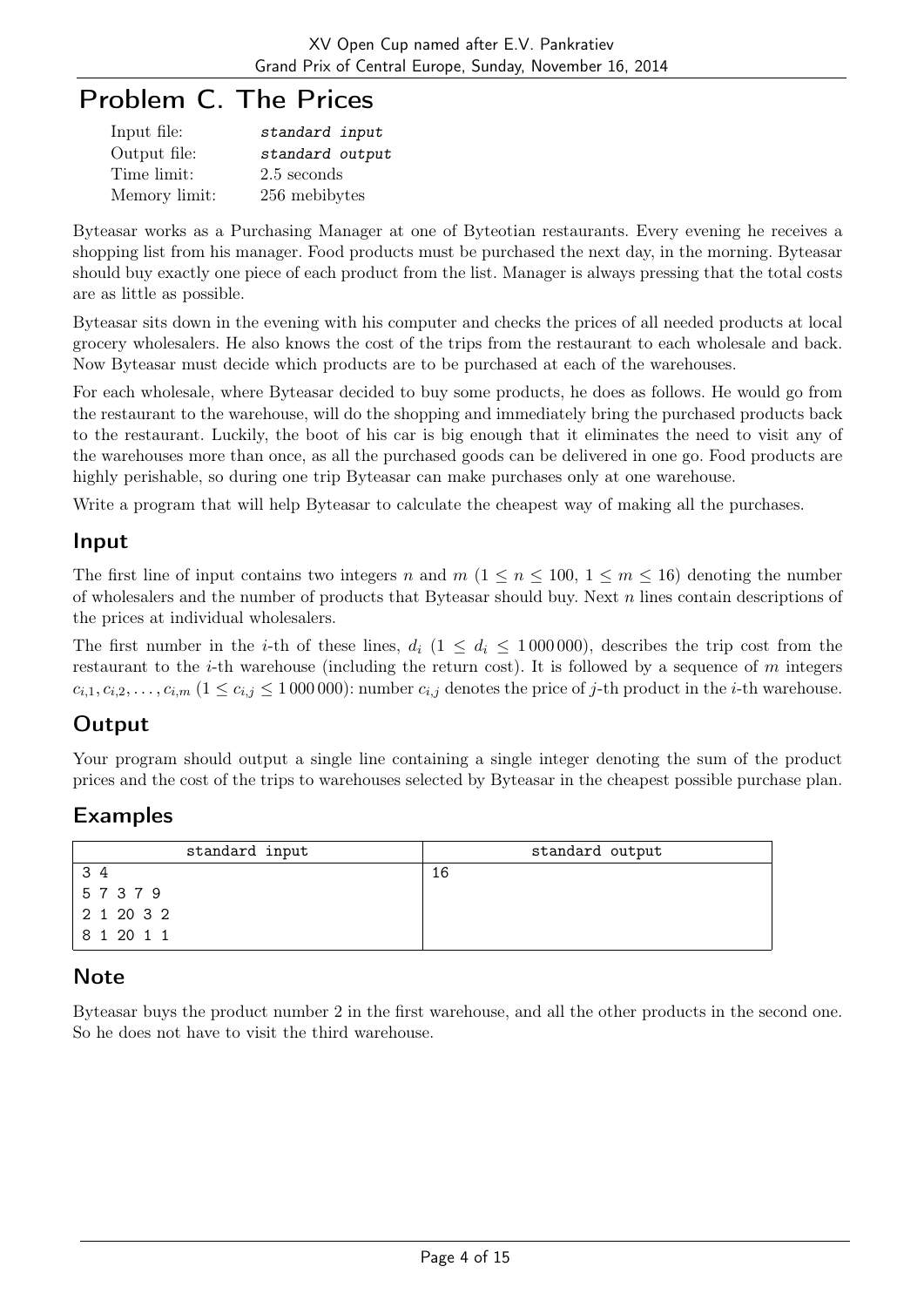## Problem D. Divisors

| Input file:   | standard input  |
|---------------|-----------------|
| Output file:  | standard output |
| Time limit:   | 3.5 seconds     |
| Memory limit: | 256 mebibytes   |

You are given a sequence of n integers  $a_1, a_2, \ldots, a_n$ . You should determine the number of such ordered pairs  $(i, j)$ , that  $i, j \in \{1, \ldots, n\}$ ,  $i \neq j$  and  $a_i$  is a divisor of  $a_j$ .

#### Input

The first line of input contains one integer  $n (1 \le n \le 2000000)$ . The second line contains a sequence of *n* integers  $a_1, a_2, \ldots, a_n$   $(1 \le a_i \le 2000000)$ .

#### **Output**

In the first and only line of output should contain one integer, denoting the number of pairs sought.

#### Examples

| standard input | standard output |
|----------------|-----------------|
| 24526          |                 |
|                |                 |

## **Note**

There are 6 pars with the specified properties:  $(1, 2)$ ,  $(1, 4)$ ,  $(1, 5)$ ,  $(4, 1)$ ,  $(4, 2)$ ,  $(4, 5)$ .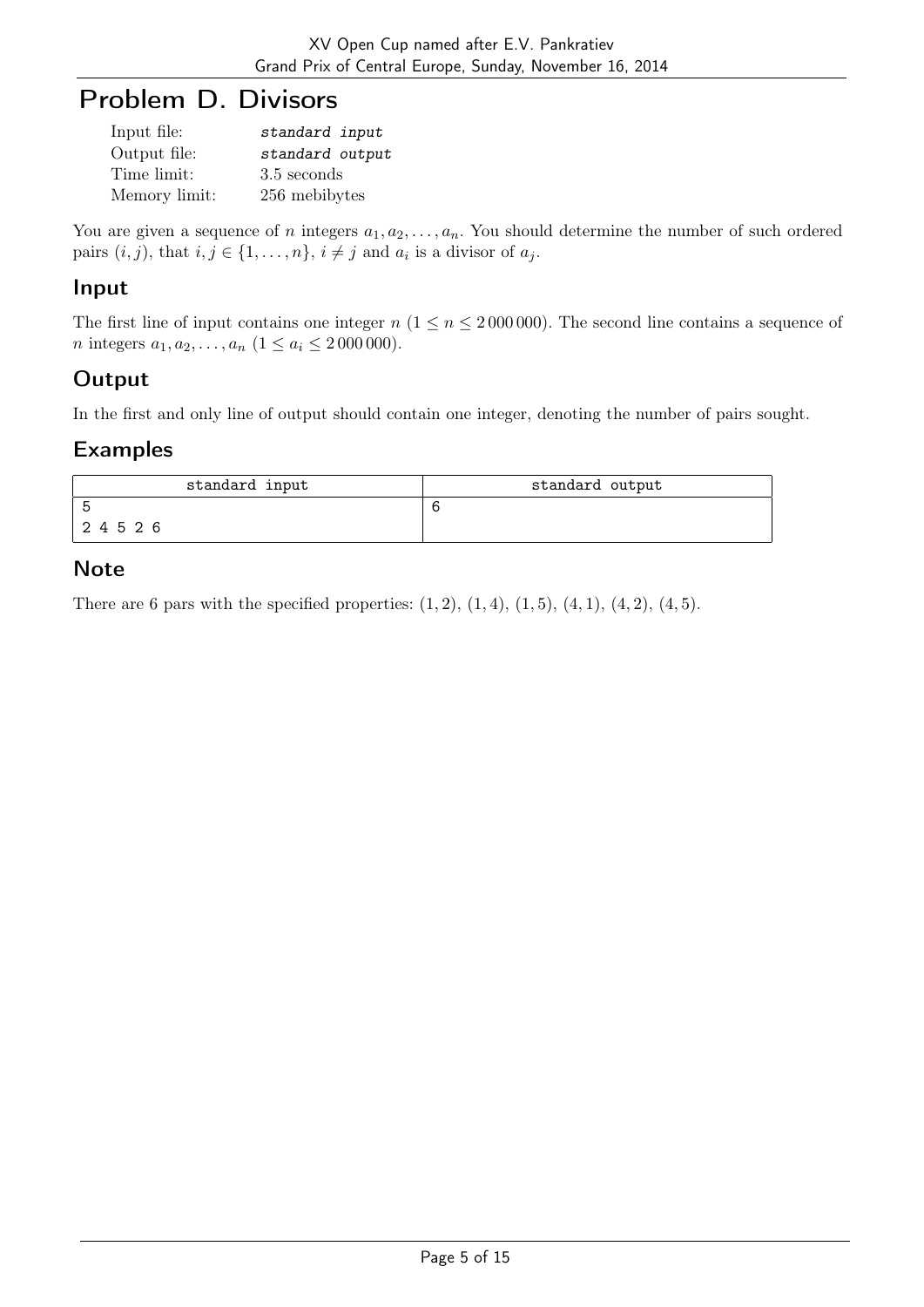# Problem E. Euclidean Nim

| Input file:   | standard input  |
|---------------|-----------------|
| Output file:  | standard output |
| Time limit:   | 1 second        |
| Memory limit: | 256 mebibytes   |

Euclid and Pythagoras are pseudonyms of two Byteotians for their love of mathematical puzzles. Lately, they spend evenings playing the following game. There is a stack of  $n$  stones on the table. Friends perform alternating moves. Euclid's move consists of taking any positive multiple of  $p$  stones from the stack (providing the stack contains at least  $p$  stones) or adding exactly  $p$  stones to the stack—adding the stones is possible, however, only in case the stack contains less than  $p$  stones. Pythagoras' move is analogical, except that either he takes a multiple of q stones, or adds exactly q stones. The winner is the player who empties the stack. Euclid begins the game.

Friends wonder whether they have worked out this game perfectly. Help them and write a program that will state what should be the result of the game, providing both players are making optimal moves.

#### Input

The first line of input contains one integer  $t$  ( $1 \le t \le 1000$ ) denoting the number of test cases described in the following part of the input. Description of one test case consists of one line containing three integers p, q and  $n (1 \le p, q, n \le 10^9)$ .

## **Output**

Output should include exactly t lines containing answers to the subsequent test cases from input. The answer should be one letter 'E' (if Euclid could bring about his victory, regardless of the Pythagoras' movements), 'P' (if Pythagoras could bring about his victory, regardless of Euclid's moves) or 'R' (for remis, i.e. draw in Polish, if the game will be played infinitely).

#### Examples

| standard input | standard output |
|----------------|-----------------|
|                |                 |
| 321            |                 |
| 2 3 1          | Е               |
| 3 4 5          | R               |
| 2 4 3          |                 |

#### **Note**

In the game from the first test case Euclid must add three stones to the stack in his move. Thanks to that Pythagoras can collect all 4 stones in his move and thus win.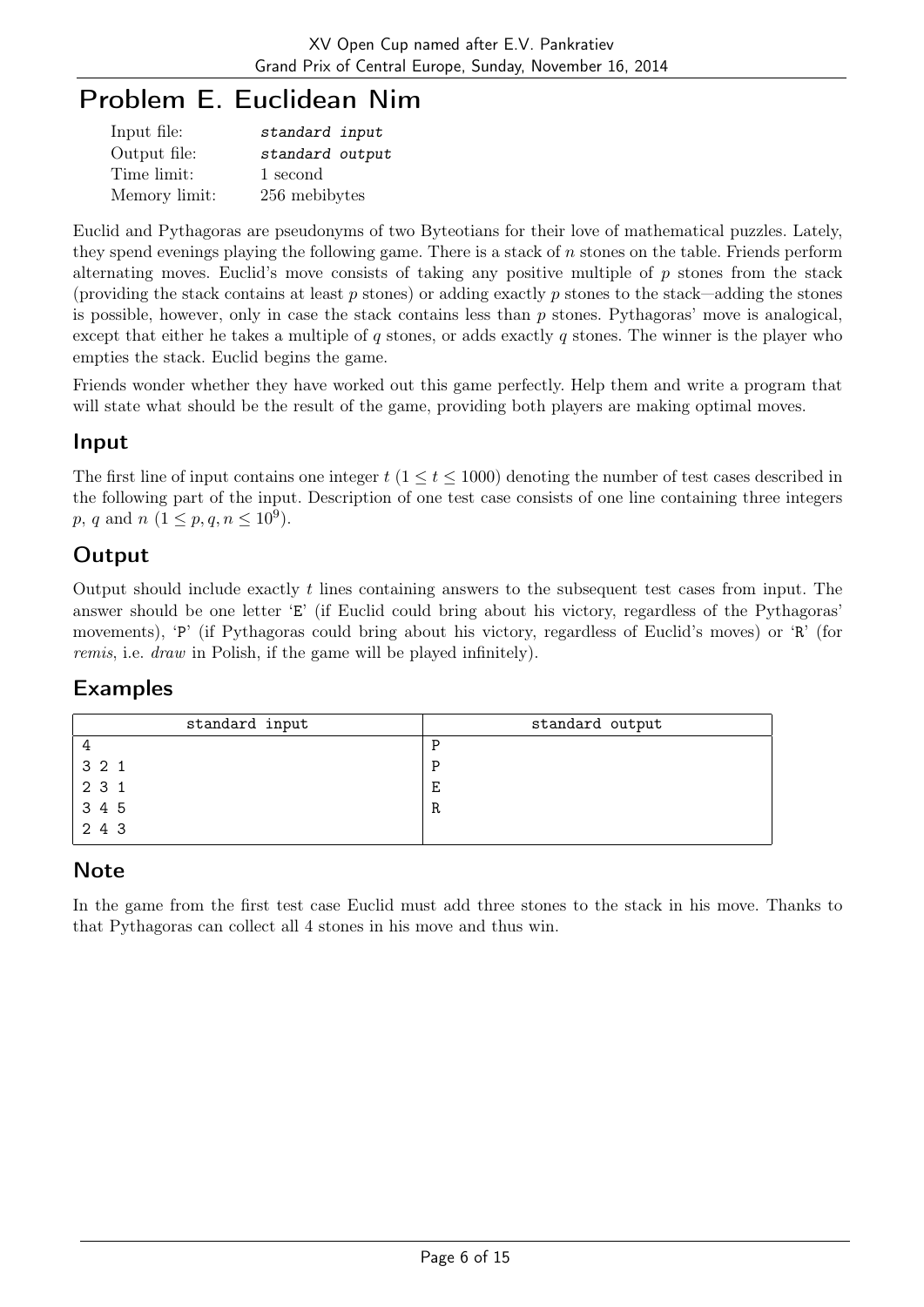## Problem F. Pillars

| Input file:   | standard input  |
|---------------|-----------------|
| Output file:  | standard output |
| Time limit:   | 1 second        |
| Memory limit: | 256 mebibytes   |

Byteasar holds the administrating manager position at a large warehouse. Anticipating a severe winter, he decided to install underfloor heating system in the warehouse.

Warehouse plan is a rectangle of even dimensions  $n \times m$  divided into individual square units. Most of the individual squares comprise warehouse space, but some of it is occupied by massive pillars providing additional constructional support for the warehouse structure. Each pillar occupies a square  $2 \times 2$  on the warehouse plan, composed of individual square units. Pillars are not arranged too densely—is known that any two of them are separated by at least 6 units (in Euclidean metric). Additionally, the centre of each pillar is located at least by 3 units away from each of the outer warehouse walls.

Heating will be accomplished by using one heating pipe installed under the floor of the warehouse. The pipe is to run through the centres of all individual square units except the square units occupied by pillars. Each pipe section must run parallel to one of the walls of the hall and the turns could be located only at the centres of the square units. The pipe must begin and end in the same place. At this point the cold water would be discharged outside and hot water fed into the pipe.

Byteasar has asked you to plan the pipe trajectory in the warehouse. To help you, he introduced rectangular coordinate system onto the warehouse plan, where the abscissae belong to the interval  $[0, n]$ , and ordinates to the interval  $[0, m]$ . The coordinates of the centres of all individual square units are numbers in the form  $k+\frac{1}{2}$  $\frac{1}{2}$  for  $k \in \mathbb{N}$ .

#### Input

The first line of input contains three integers n, m and  $f(1 \leq n, m \leq 1000$  and n and m are even) indicating the warehouse dimensions and the number of the pillars. Each of the next  $f$  lines contains two integers  $x_i$  and  $y_i$   $(0 \le x_i \le n, 0 \le y_i \le m)$  denoting the coordinates of the centre of the *i*-th pillar.

## **Output**

In the first line of output your program should produce one word "TAK" or "NIE" depending on whether the implementation of floor heating in line with Byteasar's requirements is achievable, or not. In case the answer is "TAK", the second line should contain a description of the exemplary plan of the pipe trajectory in the form of a string of  $nm - 4f$  letters. We agree to assume that the beginning of the pipe is located at the point with the coordinates  $(\frac{1}{2})$  $\frac{1}{2}, \frac{1}{2}$  $\frac{1}{2}$ ). Following parts of the pipe are marked as follows: transition by the vector  $[0, 1]$  is denoted by a letter 'G', by the vector  $[0, -1]$  is denoted by 'D', by the vector  $[1, 0]$  is denoted by 'P', and by the vector  $[-1, 0]$  is denoted by 'L'. In case there are multiple correct answers, your program should output any of them.

#### Examples

| standard input  |
|-----------------|
| 1262            |
| 33              |
| 93              |
| standard output |
| TAK             |
|                 |

## **Note**

Example output corresponds to the following figure: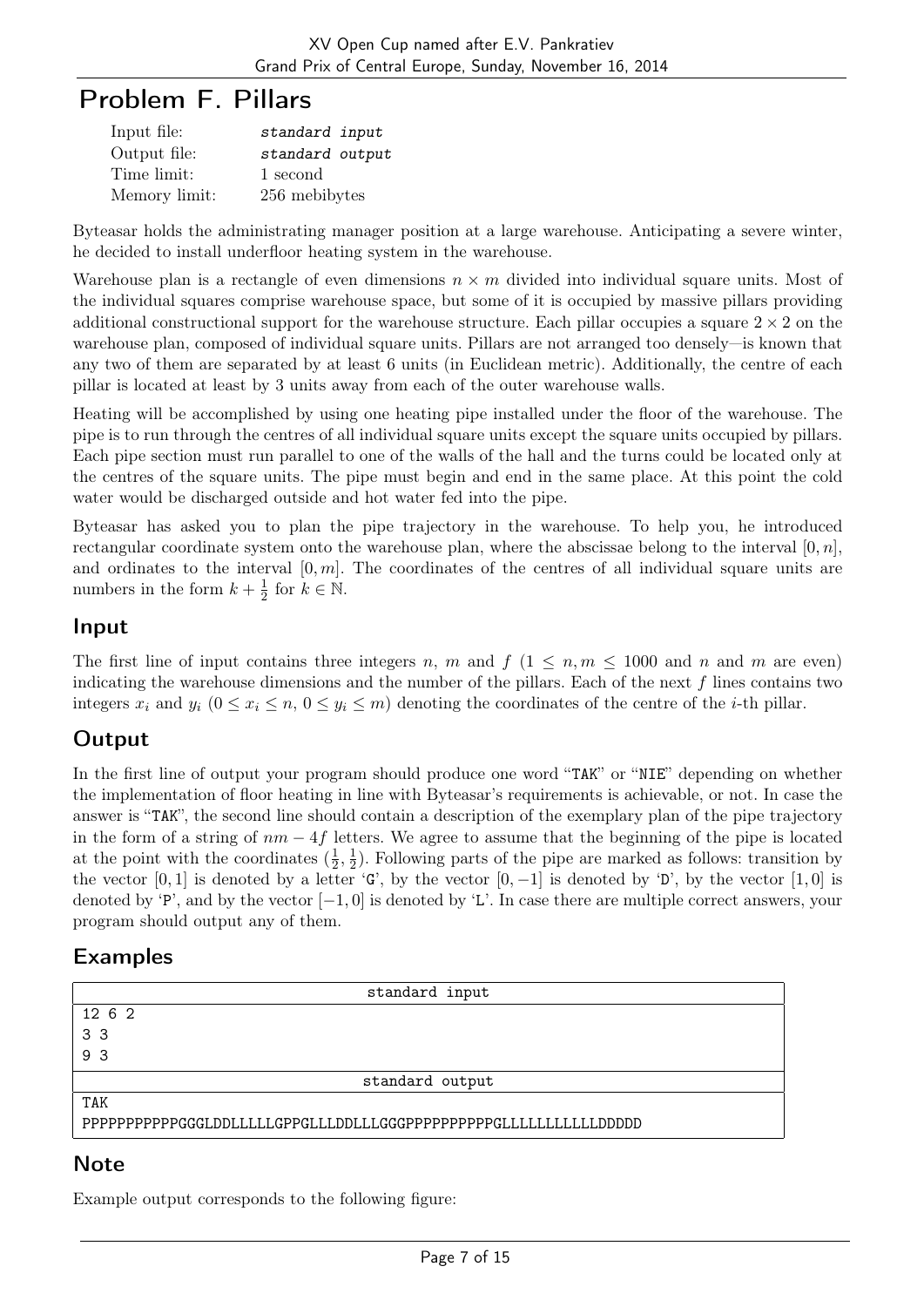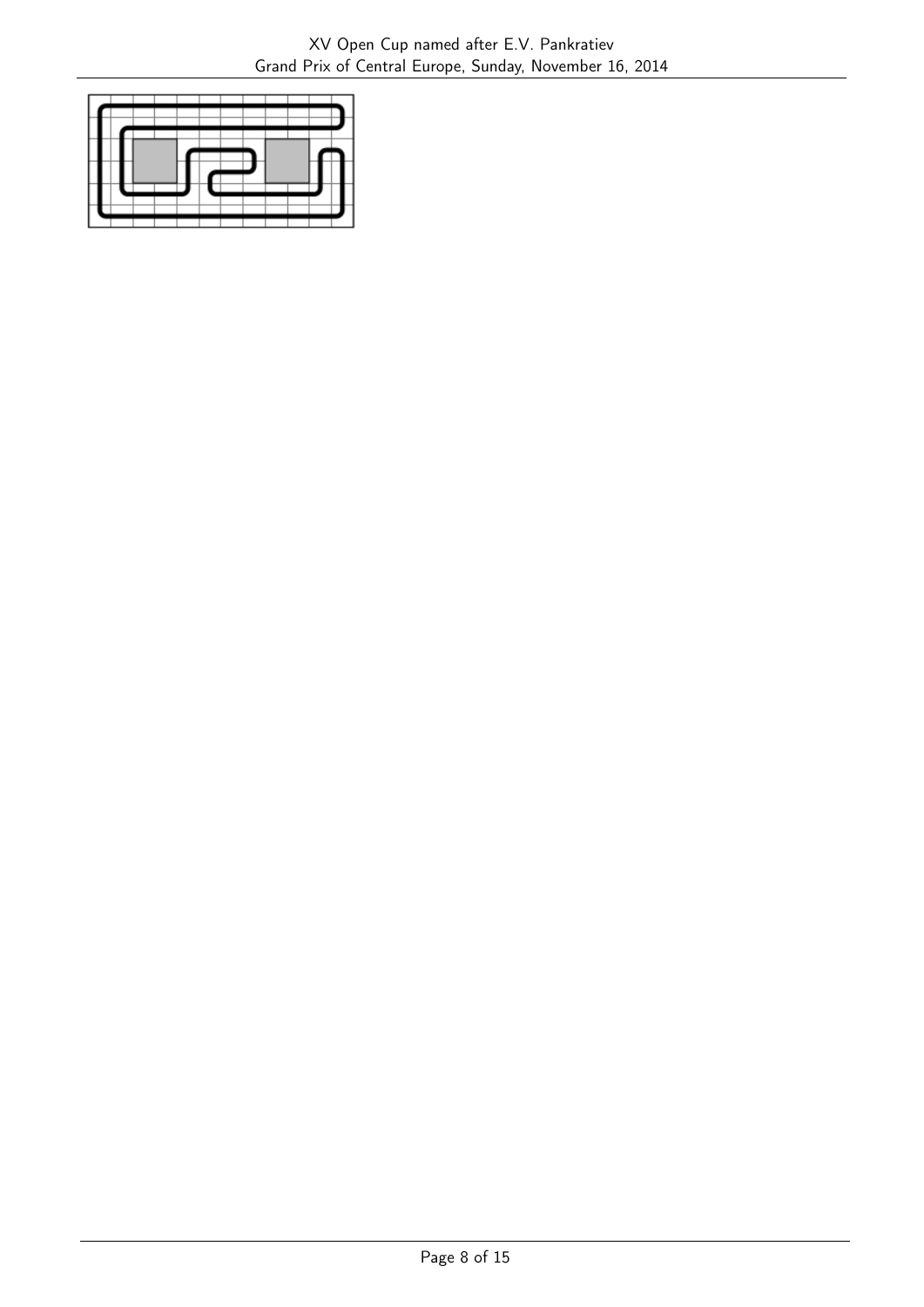# Problem G. Global Warming

| Input file:   | standard input  |
|---------------|-----------------|
| Output file:  | standard output |
| Time limit:   | 1 second        |
| Memory limit: | 256 mebibytes   |

Professor Byteasar prepares a report for Interbyteotian Commission for Climate Change. This report should demonstrate clearly, unambiguously and without any doubt, the impact of Byteotian population on climate changes in the region. Although the Professor has a lot of empirical data, but to pervade the mainstream media, it not enough to present substantive arguments. Equally important is to present data clearly and correctly targeted. To this end, he wants to select the data, to be presented on the main chart in the report, thoughtfully and in a deliberate way.

The key graph will contain information about the average air temperature throughout the years. The Professor has data available concerning the mean annual temperatures for the last n years. He wants to describe this graph using the following comment: "in the year  $r_{min}$  the temperature was the lowest, and in the year  $r_{max}$  it was the highest, therefore, it is clear that ...". Unfortunately, he fears that the same minimum or maximum temperature can occur several times throughout this period, and therefore such information could undermine the clearness of his statement.

Professor has therefore decided to present only part of the data on his chart. His idea is to select the year range in such a way that this interval will include exactly one year with a minimum temperature within that range and exactly one year with a maximum temperature also within that range. The selected range may not include the year with the globally maximum or minimum average temperature in the last  $n$  years (or none of them). Of course, the Professor would like to put as much data as possible on this chart, so he is interested in the longest year span.

#### Input

The first line of input contains one integer  $n (1 \le n \le 500000)$ , denoting the number of years for which the Professor knows the average temperatures. The second line contains a sequence of n integers  $t_1, t_2, \ldots, t_n$  $(-10^9 \le t_i \le 10^9)$ . The number  $t_i$  denotes the average temperature in the *i*-th year.

## **Output**

The output should contain two integers  $l$  and  $k$ . They indicate that the longest interval satisfying the Professor's conditions is of length of l years, and the earliest year in which such an interval may begin is k.

## Example

| standard input      | standard output |
|---------------------|-----------------|
|                     | -6              |
| 8 3 2 5 2 3 4 6 3 6 |                 |

## **Note**

The chart will present temperatures 5, 2, 3, 4, 6, 3. This interval contains exactly one year with a minimum temperature of 2 and one year with a maximum temperature of 6.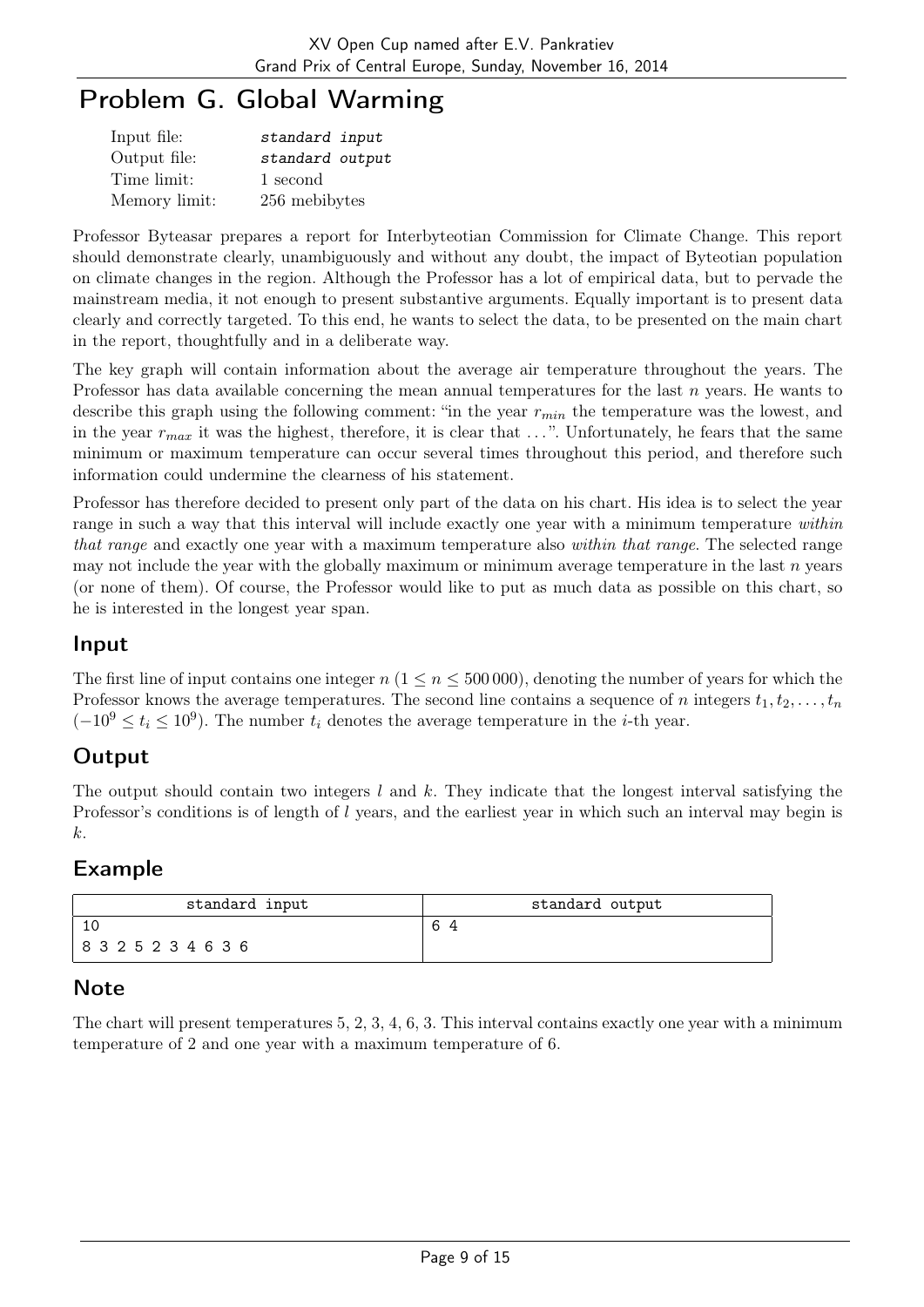# Problem H. Hit of the Season

| Input file:   | standard input  |
|---------------|-----------------|
| Output file:  | standard output |
| Time limit:   | 5.9 seconds     |
| Memory limit: | 256 mebibytes   |

Byteotian Printing Factory (BPF) has received a large production order for striped wallpaper. Striped wallpaper is the hit of the season in interior design. Each wallpaper has  $n$  equal width coloured vertical stripes coloured red, green and blue. BPF is to take care of the design and printing of wallpapers. It is assumed the customer would describe the colour of certain wallpaper stripes. In the case of other stripe colours, the customer allowed BPF a complete freedom.

BPF uses matrices to print a certain number of consecutive bars on the wallpaper. The matrix has a specific colour of each of the printed stripes. The matrix may be shorter than the entire wallpaper. With each application, the matrix stripes must match and overlay the wallpaper stripes; then printing of all the matrix stripes takes place. In this way, a single wallpaper stripe can be printed over more than once. In case a given stripe is printed over using different colours, the final colour is a blend of these colours. The matrix prints only in one orientation and must not in any way be rotated.

BPF employees, irrespective of their sense of aesthetics, would primarily like to design the shortest possible matrix that will allow printing the entire wallpaper. They must bear in mind that in the case of stripes defined by the customer they must use pure colour, without any addition of any other colour. In other words, for each matrix application printing over such a single-colour stripe, the matrix stripe colour must be exactly as defined by the client. No stripe on the wallpaper can remain colourless.

#### Input

The first line of input contains one integer  $t$  ( $1 \le t \le 10$ ) denoting the number of test cases. Each of the next t lines describes a single test case and includes a string of upper-case letters  $\mathbb{R}^3$ ,  $\mathbb{G}^2$ ,  $\mathbb{B}^3$  and asterisks  $(**)$ , specifying the desired wallpaper appearance. The letters denote the colour of the stripes, and the asterisks mark the stripes, the colour of which has not been specified by the client. A string is not empty, it consists of a maximum of 3000 characters and contains at most 19 asterisks.

## **Output**

For each of the test cases your program should output one line containing a string of characters 'R', 'G', 'B': minimum length matrix that allows printing the desired wallpaper. If for a given test case, there are many correct solutions, your program should output any of them.

| standard input | standard output |
|----------------|-----------------|
|                | RRGB            |
| RRG*R*BRR**B   |                 |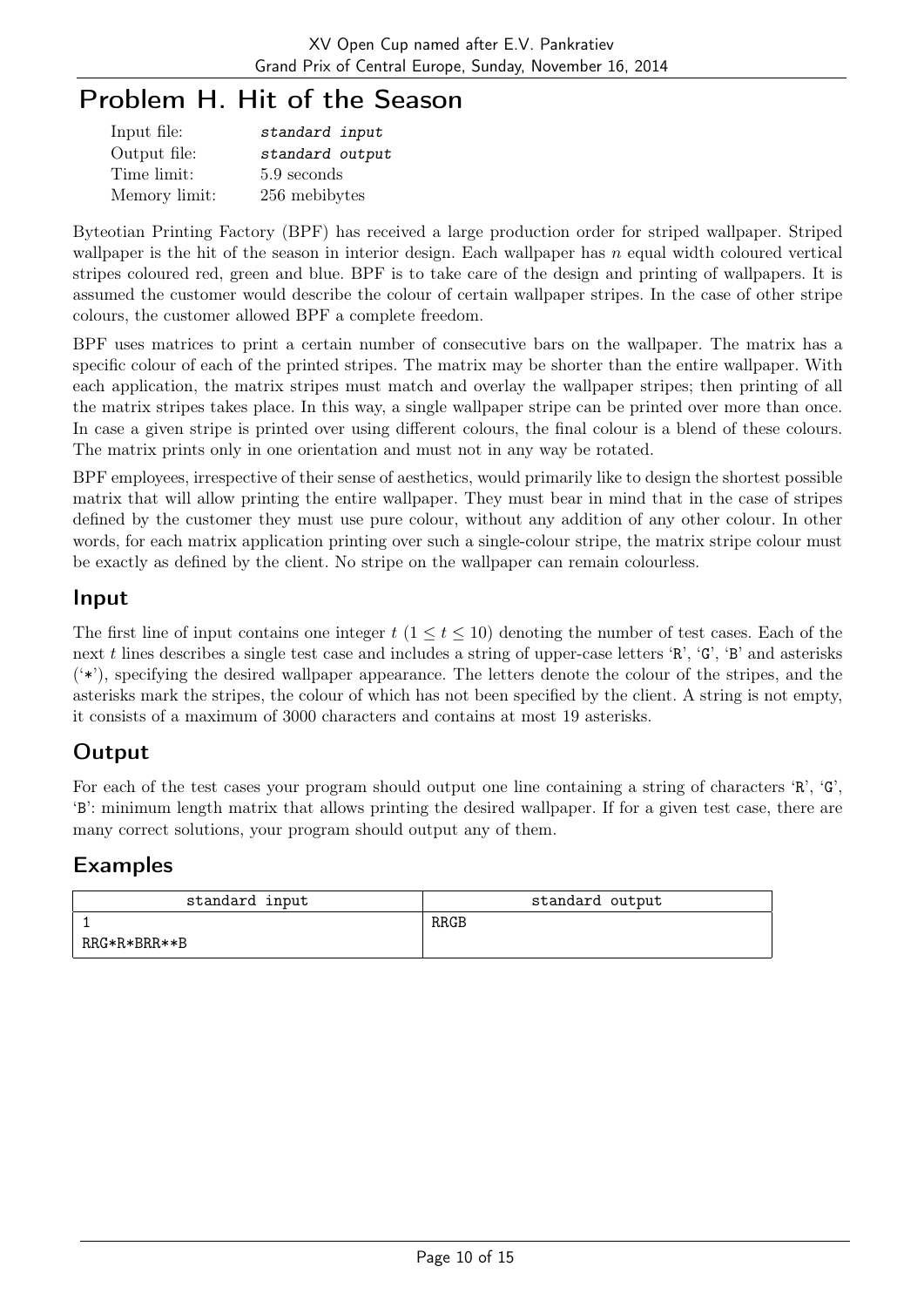# Problem I. The Staging

| Input file:   | standard input  |
|---------------|-----------------|
| Output file:  | standard output |
| Time limit:   | 2.9 seconds     |
| Memory limit: | 256 mebibytes   |

Steven Byteberg is a movie director, specialising in action movies. Presently he is working on a new movie, whose theme is Byteonian Mafia wars. Byteberg wonders what should be the final shape of the movie climax scenes, which will be a spectacular gunfire exchange.

n gangsters participate in this scene, numbered, for simplicity, using consecutive numbers from 1 to  $n$ . When the tension reaches its critical point, each gangster pulls out his weapon and takes aim at another gangster. Nobody gets aimed at by more than one gangster. Gangsters are poor, but well trained—each can shoot only once, however this shot is always accurate and always deadly.

At some point, one of the thugs cannot withstand the tension any longer and the shooting starts.

The director has determined the initial order in which gangsters have to pull the triggers. Namely, the gangster *i* shoots towards the gangster  $p_i$  at the precise moment  $t_i$ , unless gangster *i* already has been killed by that time. The gangster is killed exactly at the same moment when someone shoots in his direction.

The director would like to know how many gangsters will be alive at the end of this scene. Byteberg is not yet completely certain concerning the order in which the gangsters have to shoot. From time to time he commands to change one of the values  $t_i$ . After every such change he would like to know the number of gangsters who would survive, referring to the new order in which gangsters shoot (taking into account all changes made so far).

#### Input

The first line of input contains one integer  $n (2 \le n \le 200000)$ , denoting the number of gangsters involved in the scene. The second line contains n integers  $p_1, p_2, \ldots, p_n$   $(1 \leq p_i \leq n, p_i \neq i, p_i \neq p_j \text{ for } i \neq j)$ describing whom successive gangsters intend to shoot at.

The third line contains n integers  $u_1, u_2, \ldots, u_n$   $(1 \le u_i \le 10^9)$ , describing the initial order in which the gangsters are shooting: the initial value  $t_i$  is equal to  $u_i$ .

The fourth line contains one integer  $q$  ( $0 \le q \le 200000$ ), denoting the number of the changes of the values of  $t_1, \ldots, t_n$  as planned by Byteberg. Next q lines contain a description of these changes. The *i*-th line contains two integers  $k_i$  and  $v_i$   $(1 \leq k_i \leq n, 1 \leq v_i \leq 10^9)$ , describing that the *i*-th change consists in setting the value of  $t_{k_i}$  to  $v_i$ . Numbers  $u_1, u_2, \ldots, u_n, v_1, v_2, \ldots, v_q$  are pairwise distinct.

## **Output**

Your program should produce exactly  $q + 1$  lines. The first line should contain the number of gangsters who survive the shooting, assuming the initial order of shooting. The *i*-th of the following q lines should present the number of survived gangsters, assuming that the order of shooting is determined by the sequence  $t_1, \ldots, t_n$  after performing all the changes—from the first to the *i*-th.

| standard input | standard output |
|----------------|-----------------|
| 4              | 2               |
| 2 3 4 1        | റ               |
| 1 2 3 4        |                 |
| 3              |                 |
| 1 8            |                 |
| 27             |                 |
| 36             |                 |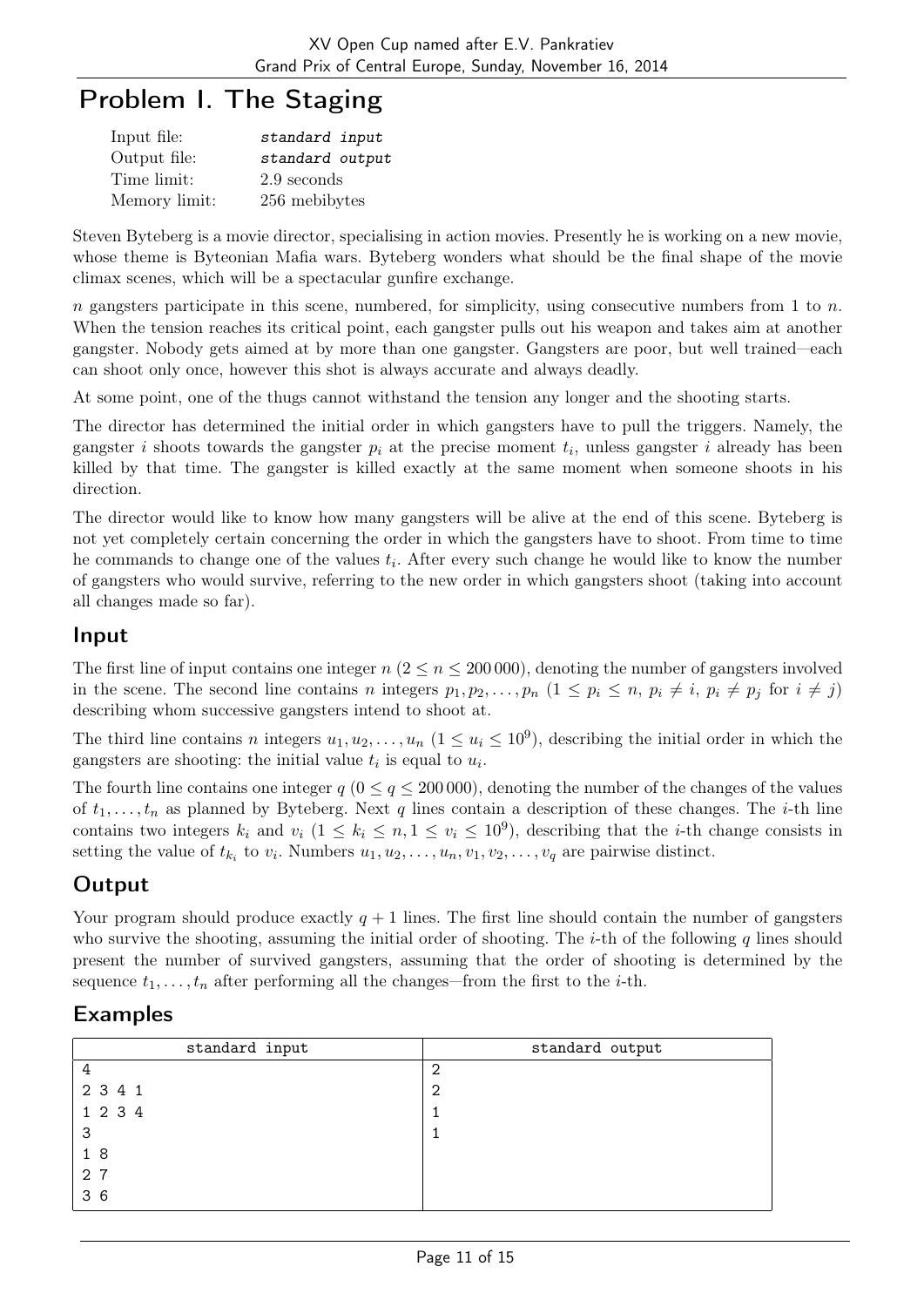## Problem J. The Cave

| Input file:   | standard input  |
|---------------|-----------------|
| Output file:  | standard output |
| Time limit:   | 2.6 seconds     |
| Memory limit: | 256 mebibytes   |

A group of speleologists plans to explore a recently discovered cave complex. The cave complex consists of n chambers numbered from 1 to n. The chambers are connected by means of  $n-1$  corridors in such a way that any chamber can be reached from any other. Each corridor connects exactly two chambers.

The cave will be explored by a group of m speleologists. For simplicity we number them by integers from 1 to m. Each speleologist presented his requirements concerning the area of the cave which he would like to explore. Speleologist i would like to begin his exploration in the chamber  $a_i$ , finish exploring in the chamber  $b_i$  and traverse a maximum of  $d_i$  corridors on his way (passing the same corridor each time is to be counted separately). Byteasar, head of the expedition, would like all the researchers to be able to meet at a certain point in time in order to exchange their observations. For this reason, he is wondering whether he could choose one of the chambers of the cave system, and plan the routes of all the speleologists in such a way, that they all pass through the selected chamber. Of course planned routes must meet the requirements described initially by the researchers.

#### Input

The first line of input contains one integer  $t$  ( $1 \le t \le 1000$ ) that specifies the number of test cases. It is followed by the descriptions of the individual cases. Description of a single case begins with a line including two integers n and  $m (2 \le n, m \le 300000)$ , which describe the number of chambers in the cave system and the number of speleologists, respectively. The next  $n-1$  lines describe the cave corridors. Each of them contains two integers  $u_i$ ,  $w_i$   $(1 \le u_i, w_i \le n)$ , which indicate that the chambers  $u_i$  and  $w_i$ are connected by a direct corridor.

Next m lines describe the speleologists' requirements. The *i*-th of these lines contains three integers  $a_i$ ,  $b_i, d_i$   $(1 \le a_i, b_i \le n, 1 \le d_i \le 600000)$ . They indicate that the speleologist i will begin by starting to explore chamber  $a_i$ , finish in chamber  $b_i$ , and moving between chambers passes through at most  $d_i$ corridors. You may always assume that it is possible to move from chamber  $a_i$  to  $b_i$  traversing not more than  $d_i$  corridors. Both the sum of values n for all the test cases, as well as the total value of m does not exceed 300 000.

## **Output**

Your program should output exactly t lines. The *i*-th line should contain the answer to the *i*-th test case from input. In case it is possible to set speleologists' routes is such a manner, so that they all run through one common chamber, one word TAK (i.e., Polish for yes) should be produced, followed by the number of the chamber where the meeting is to take place. Otherwise, your program should output only one word: "NIE". If there are multiple correct answers, your program should output any of them.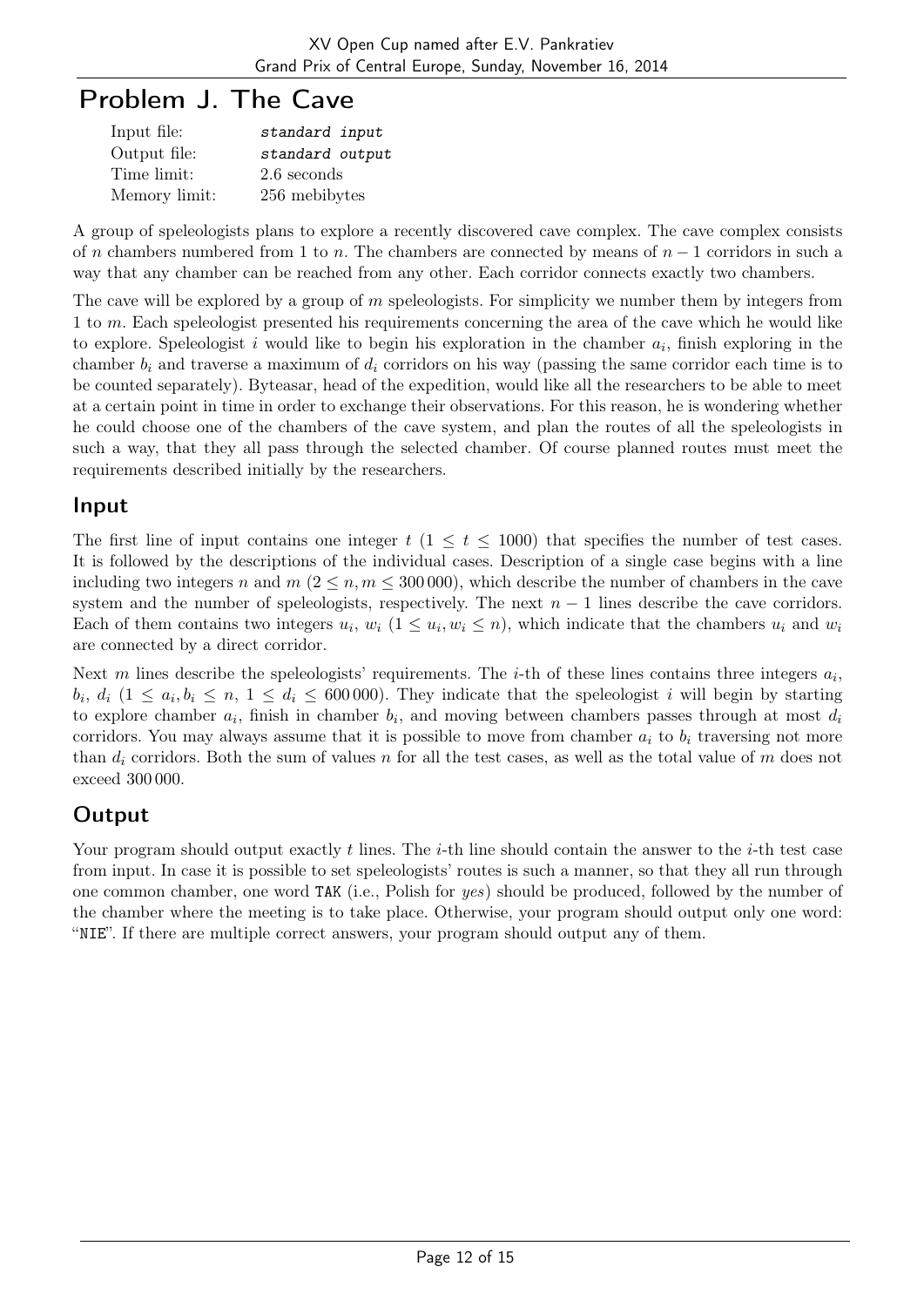| standard input | standard output |
|----------------|-----------------|
| $\overline{2}$ | TAK 2           |
| 5 3            | NIE             |
| 1 <sub>2</sub> |                 |
| 2 3            |                 |
| 2 4            |                 |
| 35             |                 |
| 1 4 2          |                 |
| 5 5 5          |                 |
| 3 2 1          |                 |
| 3 <sub>2</sub> |                 |
| 1 <sub>2</sub> |                 |
| 2 3            |                 |
| 112            |                 |
| 3 3 1          |                 |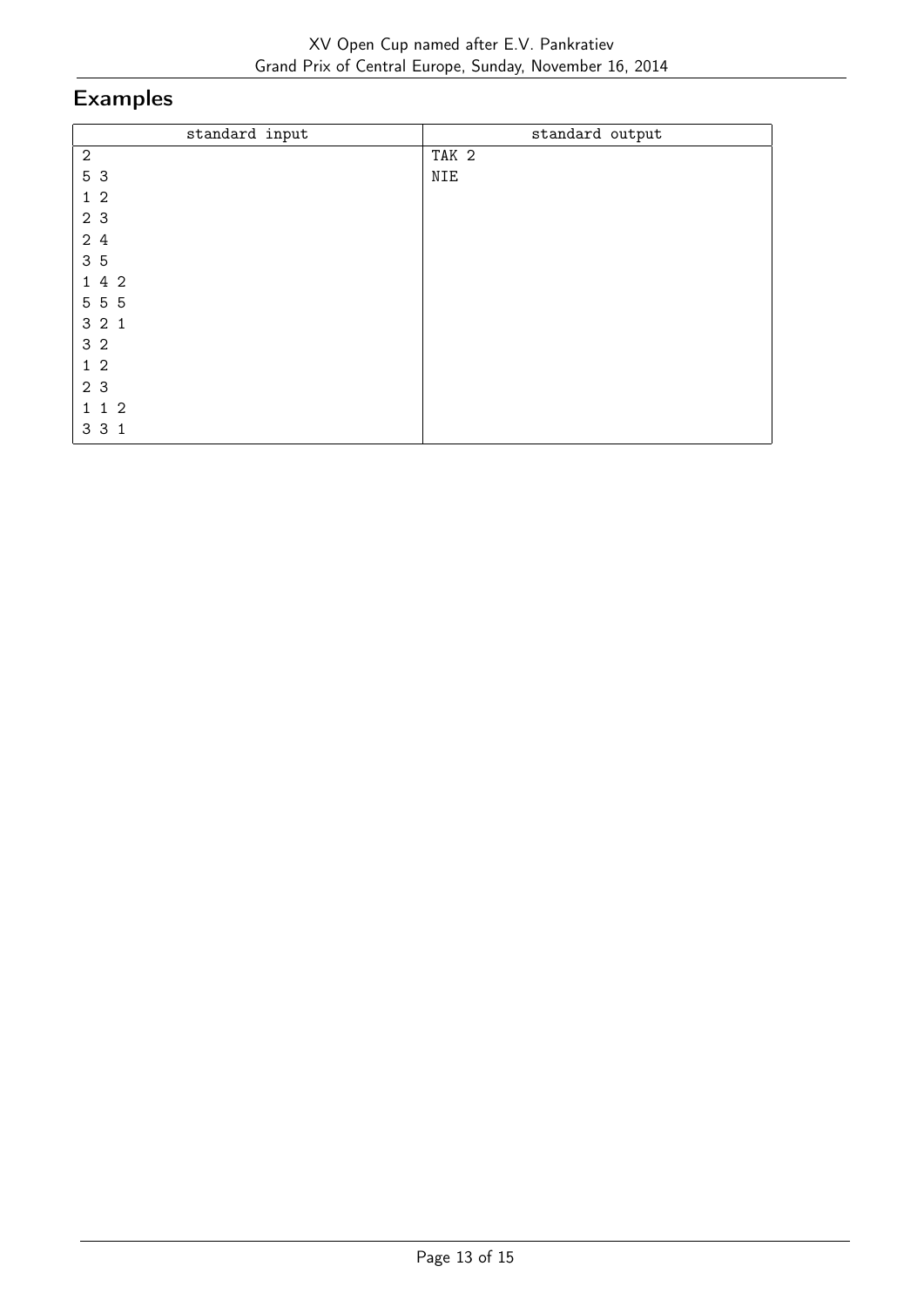# Problem K. The Captain

| Input file:   | standard input  |
|---------------|-----------------|
| Output file:  | standard output |
| Time limit:   | 2.5 seconds     |
| Memory limit: | 256 mebibytes   |

Captain Byteasar compasses the waters of Byteic Sea together with his irreplaceable First Officer Bytec. There are  $n$  islands in the Byteic Sea, which we numbered from 1 to  $n$ . Captain's ship has docked at the island number 1. Captain's expedition plan is to sail to the island number  $n$ .

During the voyage, the ship always moves in one of four directions of the world: north, south, east or west. At any time it is either the Captain or the First Officer standing at the helm. Every time the ship will perform  $90^{\circ}$  turn, they would change at the helm.

Along its way, the vessel may stop at other islands. After each stop, the Captain can decide whether he takes control of the helm first, or not. In other words, for each route leg, leading from an island to another one, one of the sailors stands at the helm while the ship is travelling north or south, and the other controls it while it is moving east or west. In particular, if a given fragment of the route runs exactly in one of the four directions of the world, the ship is controlled by only one of the sailors.

The captain is now considering how to plan a route of the forthcoming voyage and how to divide labour in such a way to spend as little time at the helm. At the same time the Captain does not care how long the calculated route would be. It is assumed that the vessel is sailing at a constant rate of one unit per hour.

#### Input

The first line of input contains a single integer  $n (2 \le n \le 200000)$  denoting the number of islands in the sea. For simplicity, we introduce a coordinate system onto Byteic Sea with axes parallel to the directions of the world. Every island is represented as a single point. Subsequent  $n$  lines contain descriptions of the islands: *i*-th line contains two integers  $x_i$ ,  $y_i$  ( $0 \le x_i, y_i \le 1000000000$ ) denoting the coordinates of *i*-th island in the sea. Each island bears different coordinates.

## **Output**

Your program should output a single integer denoting the least number of hours the Captain will have to steer the ship on the route from the island number 1 to the number  $n$ .

| standard input | standard output |
|----------------|-----------------|
| 5              |                 |
| 22             |                 |
| $1\quad1$      |                 |
| 4 5            |                 |
| 7 <sub>1</sub> |                 |
| 6 7            |                 |